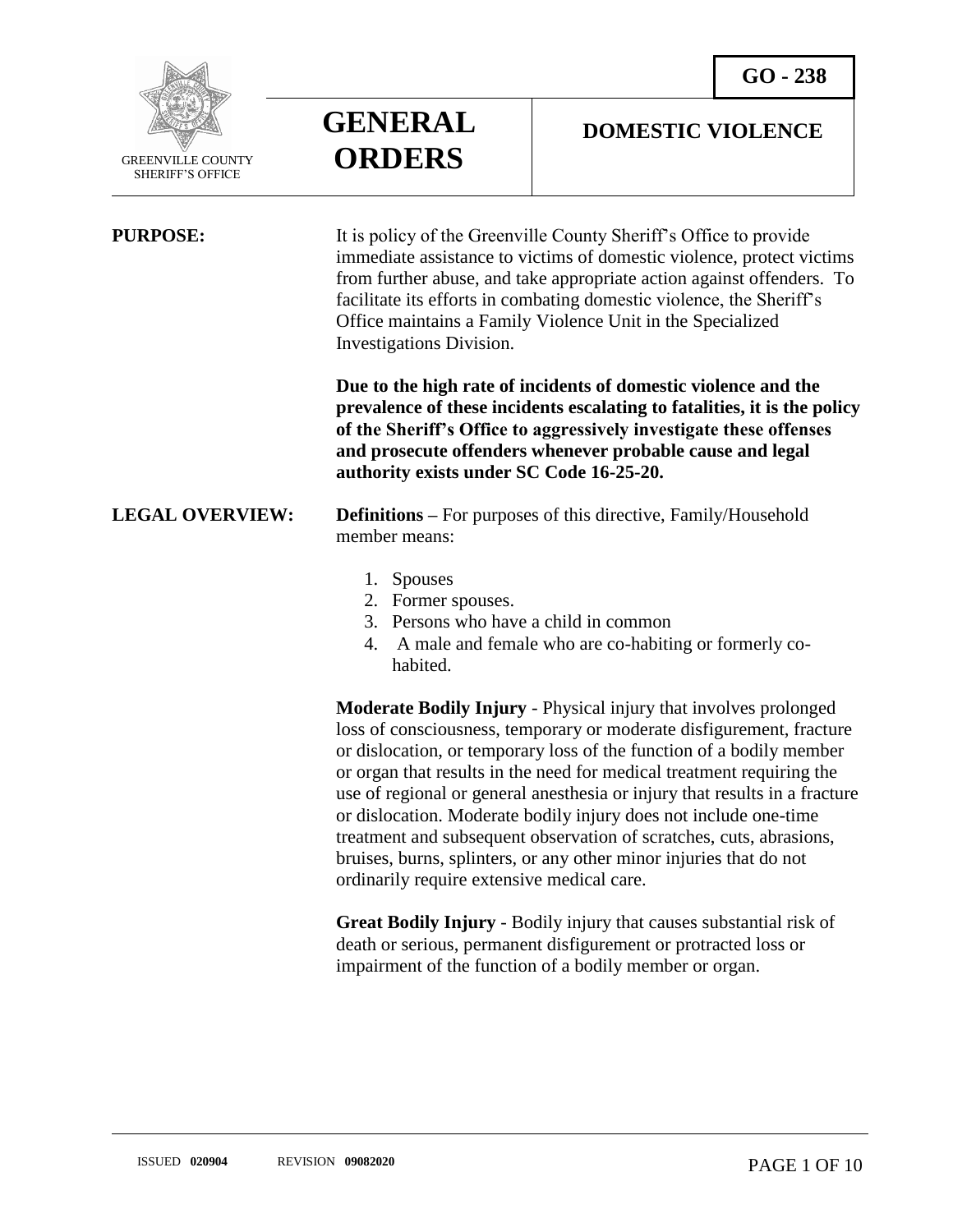*(A) It is unlawful to:*

*(1) cause physical harm or injury to a person's own household member,*

*(2) offer or attempt to cause physical harm or injury to a person's own household member with apparent present ability under circumstances reasonably creating fear of imminent peril.*

Domestic Violence of a High and Aggravated Nature pursuant to S.C. Code 16-25-65:

- *(A) A person who violates Section 16-25-10(A) is guilty of the offense of domestic violence of a high and aggravated nature when one of the following occurs. The person:*
- *(1) commits the offense under circumstances manifesting extreme indifference to the value of human life and great bodily injury to the victim results;*
- *(2) commits the offense, with or without an accompanying battery and under circumstances manifesting extreme indifference to the value of human life, and would reasonably cause a person to fear imminent great bodily injury or death; or*
- *(3) violates a protection order and, in the process of violating the order, commits domestic violence in the first degree.*

Protection Order – *Pursuant to SC Code 16-25-10 of the Code of Laws a protection order means any order of protection, restraining order, condition of bond, or any similar order issued in this State or another state or foreign jurisdiction for the purpose of protecting a household member.*

- 1. Order of Protection is issued through Family Court, or through Magistrates Office when Family Court is closed.
- 2. An Order of Protection and Restraining Orders are kept on file in the warrant division and entered on NCIC. These orders are normally valid for six months to one year.
- 3. An Order of Protection issued by another County, State, Tribe, or Territory is afforded full faith and credit if it is valid on its face. It is valid on its face when parties are named, it has a Judge's signature, and it has not expired. A copy is sufficient, or its entry on NCIC showing a valid expiration date.

j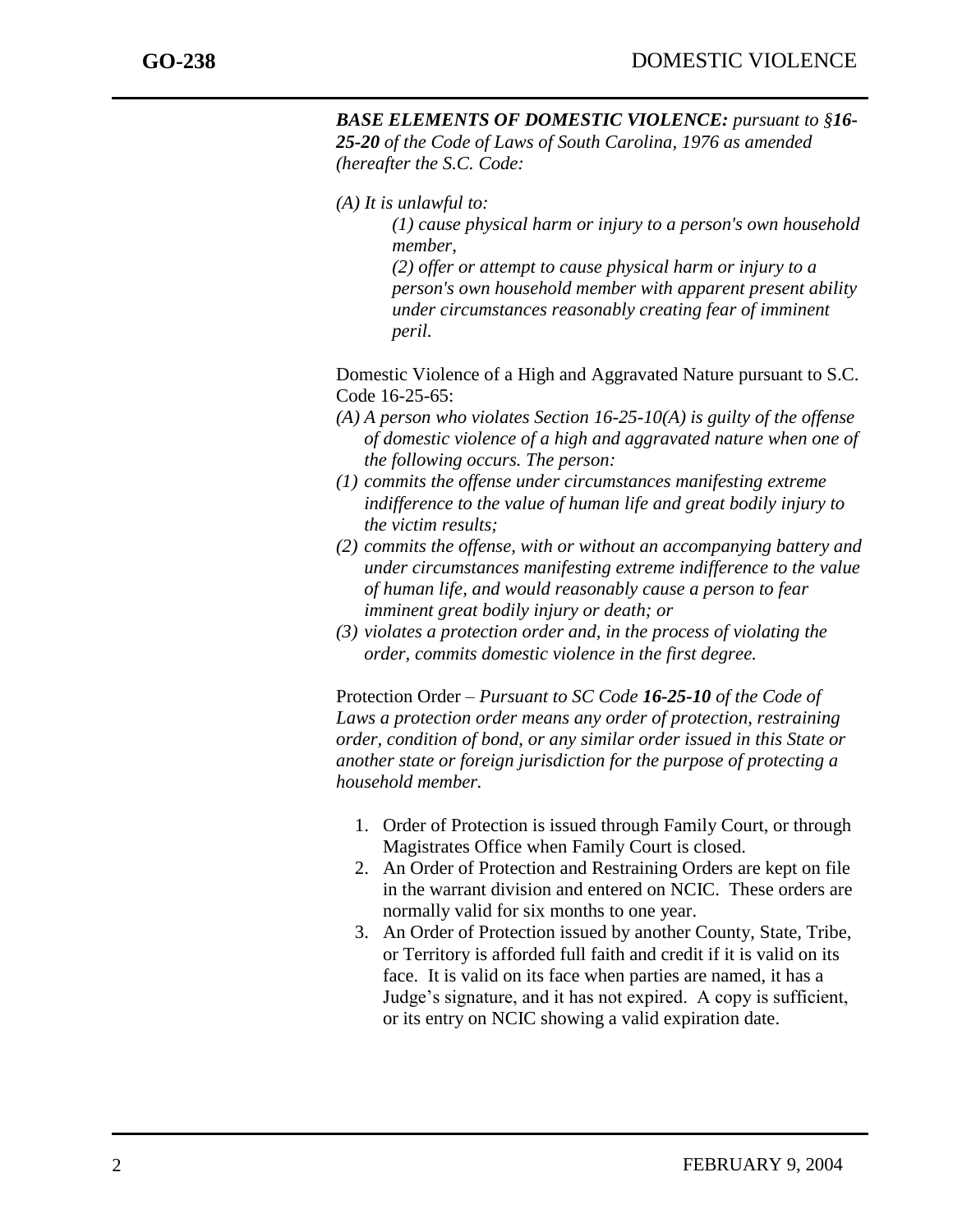South Carolina no longer requires a "mandatory arrest" for incidents of domestic violence; nevertheless **it is the policy of the Sheriff's Office to make an arrest where there exists probable cause and legal authority under SC Code 16-25-20.**

**§16-25-70 (A) Warrantless Arrest –**

*A law enforcement officer may arrest, with or without a warrant, a person at the person's residence or elsewhere if the officer has probable cause to believe that the person is committing or has freshly committed a misdemeanor or felony under the provisions of §16-25-20, 16-25-65, or 16-25-125 even if the act did not take place in the presence of the officer. The officer may, if necessary, verify the existence of probable cause related to a violation pursuant to the provisions of this chapter by telephone or radio communication with the appropriate law enforcement agency. A Law Enforcement Agency must complete an investigation of an alleged violation of this chapter, even if they were not notified at the time the alleged violation occurred. The incident MUST be documented on an incident report form which must be maintained by the investigating agency. If an arrest warrant is sought, the Law Enforcement Agency must present the results of the investigation and any other relevant evidence to a Magistrate who may issue an arrest warrant.*

*Note***:** *physical manifestation of injury* means evidence that supports an allegation that the injury occurred, whether or not the injury is visible.

## **COMMUNICATIONS SPECIALISTS'**

**RESPONSIBILITIES: Communications specialists** are to give domestic violence priority over other routine calls for service, and dispatch at least two deputies to each incident when possible.

> An effort is to be made to determine and relay the following information to the responding deputies:

- 1. Any serious injury requiring EMS.
- 2. Whether the suspect is present, the suspect's description, vehicle description and possible whereabouts.
- 3. Whether weapons are involved or accessible.
- 4. Whether the suspect is under the influence of drugs or alcohol.
- 5. Whether there are children currently present in the home.
- 6. Whether the victim has a current Protection Order or Restraining Order.
- 7. The complaint history at the dispatched location.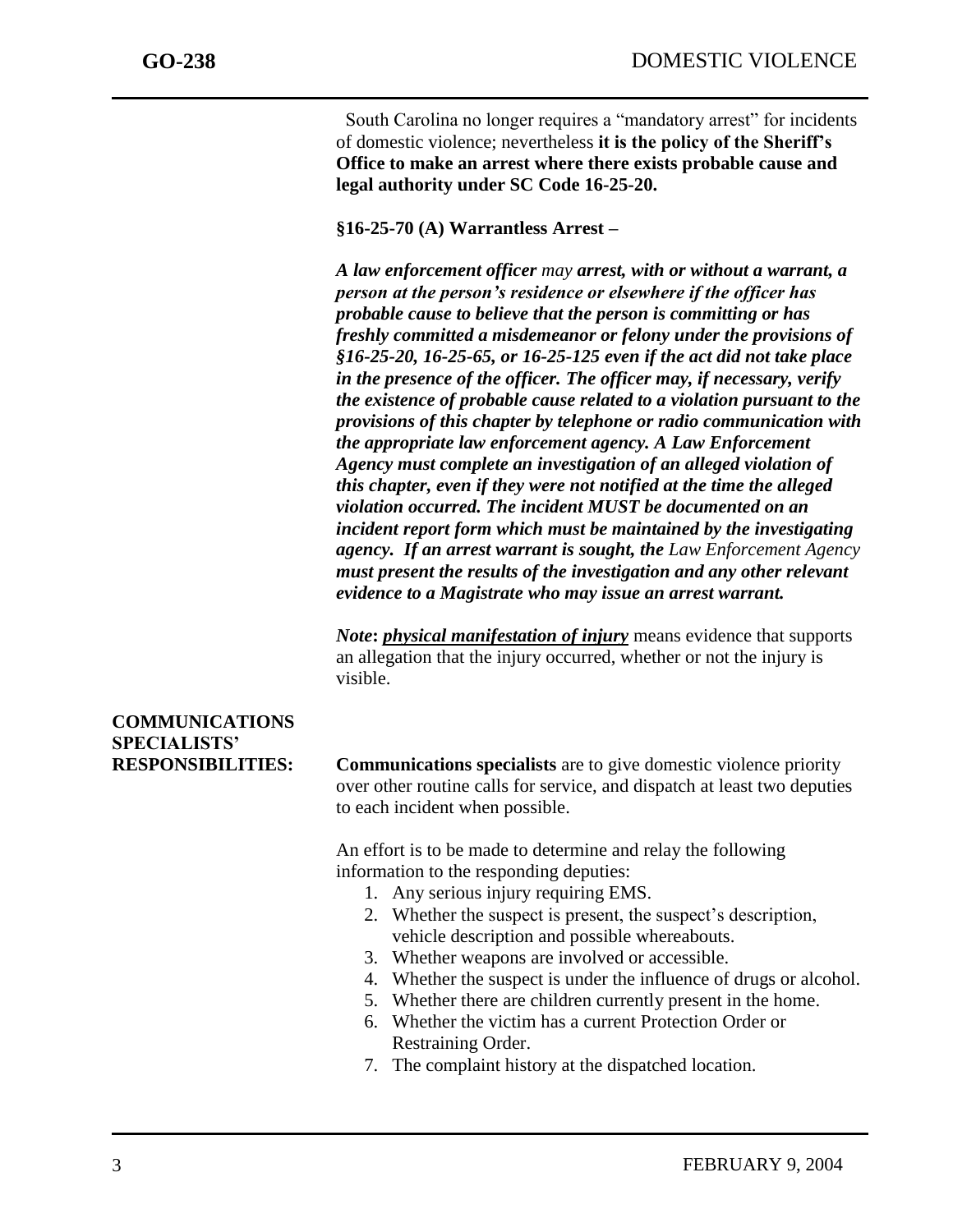A communications specialist is not to cancel response to a domestic violence complaint based solely on a follow up call from the residence requesting cancellation. The complainant's request to cancel the call is aired to the responding deputy.

# **RESPONDING UNIT'S**

**RESPONSIBILITIES:** When responding to a domestic violence call, deputies will make every effort to:

- Use caution when approaching the incident location.
- Restore order by gaining control of the situation.
- Take control of all weapons used or threatened for use in the crime.
- Assess the need for medical attention and call for medical assistance, if indicated.
- Identify all persons, including children present during the crime by full name, address, social security number, birth date, sex, race, height, and weight.
- Privately interview all parties, out of sight and sound of each other. Never tell a suspect what a victim or child witness said.
- Attempt to take written statements from all witnesses, especially the victim, at the time of the initial response.
- Collect and record evidence to include pulled out hair, weapons, torn or bloody clothing, telephones pulled from the wall, and any other pertinent evidence.
- Arrange for photographs whenever there are visible signs of injury to persons or property to include the victim and the suspect, and any evidence at the scene showing the conditions of the incident. If photographs are obtained by division personnel in lieu of responding forensics, the images will be uploaded to the photo kiosk located outside of Property and Evidence no later than the end of the deputy's next scheduled shift.
- Incident reports will be completed on all allegations of domestic violence.
- Make an arrest when appropriate. If suspect is gone on arrival and cannot be located, obtain arrest warrant without delay.

Incident reports should, if possible:

- 1. Include the five factors used to determine primary aggressor according to 16-25-70.
- 2. Describe the relationship between the victim and subject.
- 3. Accurately describe emotional state of parties involved.
- 4. Document physical condition of both the victim and suspect, including alleged injuries that may not be visible.
- 5. Accurately document the crime scene.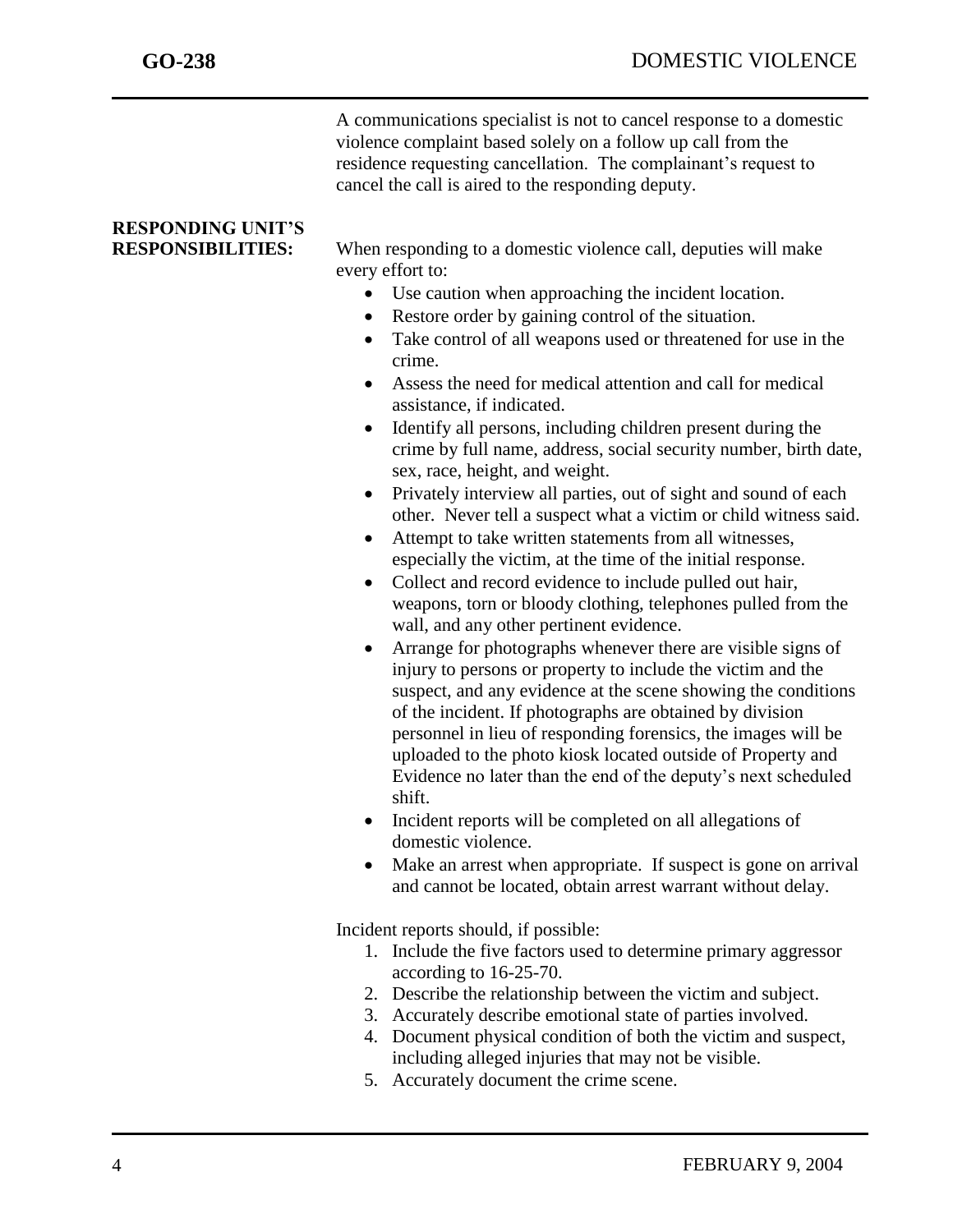- 6. Include verbal statements made by persons present using quotes when possible. Include the person's name who made the statement, as well as others who may have heard the statement. Take written statements if possible.
- 7. Include prior instances of emotional, physical or sexual abuse by the suspect reported by victim or children at the scene to include where and when prior incidents occurred.
- 8. Include information of weapons used, any evidence seized, photographs taken and by whom.
- 9. Include documentation if EMS is called to the scene, or if victim refused medical treatment. Include if a safe haven was offered.
- 10. Document all persons present at the scene, using full names, and unit numbers to include emergency medical, fire, and law enforcement personnel.
- 11. Document giving the victim a report case number, victim assistance form, and order of protection instruction form.

## **MULTIPLE DOMESTIC VIOLENCE**

**COMPLAINTS:** Pursuant to S.C. Code §**16-25-70**, if a deputy receives multiple complaints of domestic violence from the same household, the deputy is to evaluate each complaint separately to determine who is the **primary aggressor.** If the deputy determines that one person was the primary physical aggressor, the deputy must not arrest the other person accused of having committed domestic violence or family violence. A deputy who arrests two or more persons for the crime of domestic violence (stemming from the same incident) must include in the incident report the grounds for arresting both parties and a statement that the deputy attempted to determine which party was the primary aggressor but could not.

#### **In determining primary physical aggressor, the deputy is to consider:**

- *1. Prior complaints of domestic violence or family violence.*
- *2. The relative severity of the injuries inflicted on each person, taking into account injuries alleged which may not be easily visible at the time of the investigation.*
- *3. The likelihood of future injury to each person; considering the relative size of the parties, criminal history, and access to weapons;*
- *4. Whether one of the parties acted in self-defense, noting if any injuries are consistent with self-defense wounds;*
- 5. *Household member accounts regarding the history of domestic violence.*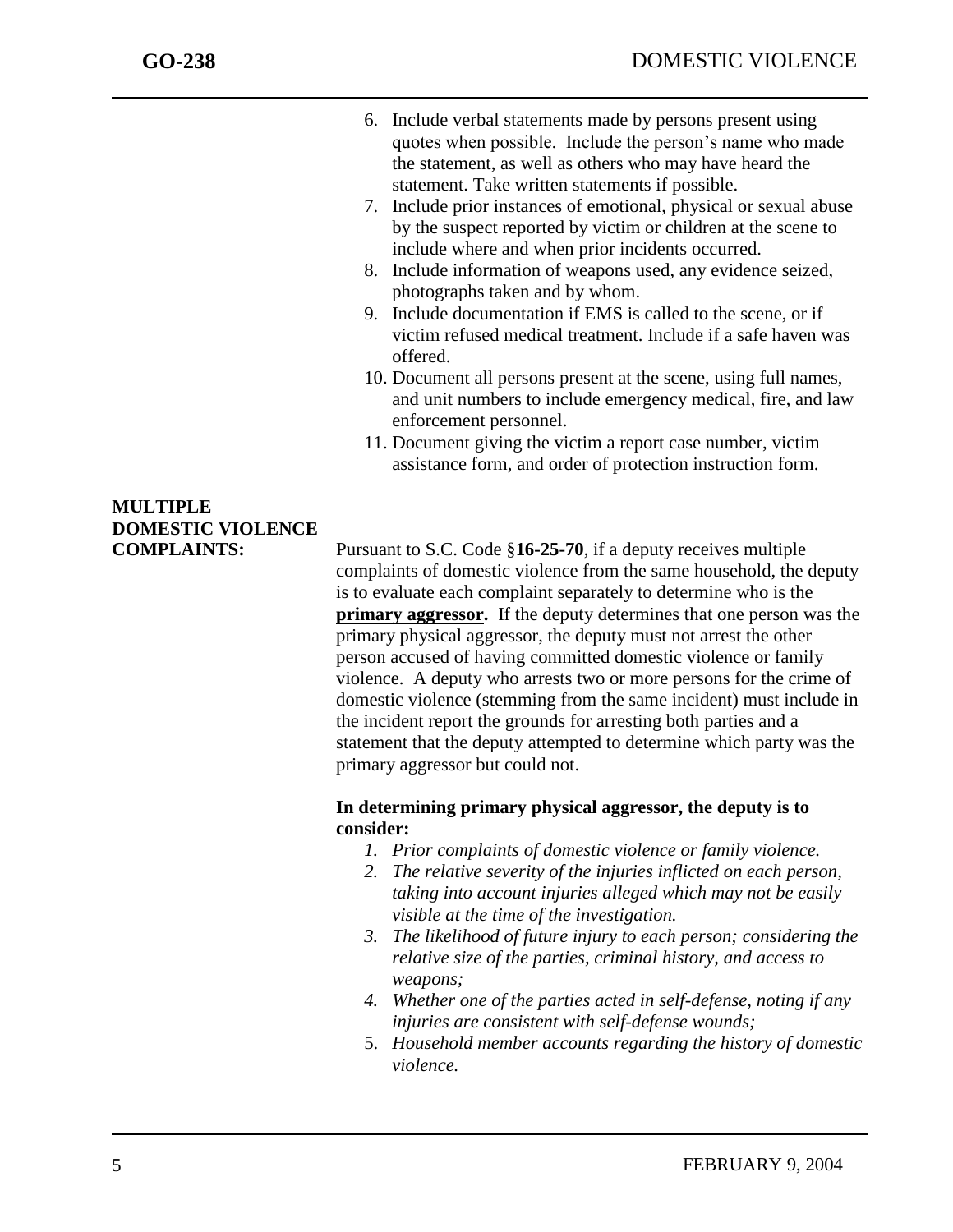|                                            | Pursuant to 16-25-70, a deputy must not threaten, suggest, or<br>otherwise indicate the possible arrest of all parties to discourage a<br>party's request for intervention by law enforcement.                                                                                                                                                                                                                                                                                                                                                                                                                                                                                                                                                                                                                                                                                                                                                                                                                                                                                                                                                                                                                                                                                                                                                                                                                                                        |
|--------------------------------------------|-------------------------------------------------------------------------------------------------------------------------------------------------------------------------------------------------------------------------------------------------------------------------------------------------------------------------------------------------------------------------------------------------------------------------------------------------------------------------------------------------------------------------------------------------------------------------------------------------------------------------------------------------------------------------------------------------------------------------------------------------------------------------------------------------------------------------------------------------------------------------------------------------------------------------------------------------------------------------------------------------------------------------------------------------------------------------------------------------------------------------------------------------------------------------------------------------------------------------------------------------------------------------------------------------------------------------------------------------------------------------------------------------------------------------------------------------------|
| <b>OFFENDER GONE</b><br><b>ON ARRIVAL:</b> | If the offender left the scene and a crime has been committed,<br>deputies are to attempt the following, if possible:<br>1. Obtain information from victims and witnesses as to the<br>offenders physical description, full name, birth date, social<br>security number, weapons in the offenders possession,<br>description of any vehicle used by the offender, and location<br>where the offender might be.<br>2. With existence of imminent danger, remove the complainant<br>and family from the scene.<br>3. Conduct a search of the immediate area.<br>4. Attempt to locate offender.<br>5. Review details and evidence of the case, and make all<br>appropriate charges. (Other possible charges of burglary,<br>pointing/presenting firearm, malicious damage, etc.)<br>6. If the offender cannot be located and probable cause exists, the<br>deputy is to immediately seek a magistrate and obtain the<br>appropriate arrest warrant. The signed warrant is to be placed<br>in Judicial Services. If a magistrate is unavailable, it is<br>incumbent upon the deputy to notify his/her supervisor who<br>will ensure a warrant is secured.<br>If injuries to the victim are of a serious nature (such as<br>$\tau$<br>attempted murder) or a number of witnesses or victims are<br>present requiring multiple interviews, the on call investigator<br>for Family Violence can be called to the scene at the<br>discretion of a supervisor. |
| <b>ARRESTS:</b>                            | When probable cause and legal authority exist to make an arrest,<br>deputy sheriffs are to make the arrest and transport the offender to the<br>Detention Center for arraignment. If a magistrate is not available, the<br>offender is placed in the Detention Center on a temporary<br>commitment. Unless extenuating circumstances exist deputies are<br>prohibited from recommending a personal recognizance bond on<br>behalf of the offender. The extenuating circumstances are to be noted<br>in the incident report.<br>In complying with the Victim's Bill of Rights, notify the victim of the<br>offender's arrest. If victim requests to be present at the bond hearing,<br>notify the Magistrate so arrangements can be made in the courtroom.<br>Deputies should attempt to get a written statement from the offender.<br>(Remember Miranda requirements)                                                                                                                                                                                                                                                                                                                                                                                                                                                                                                                                                                                 |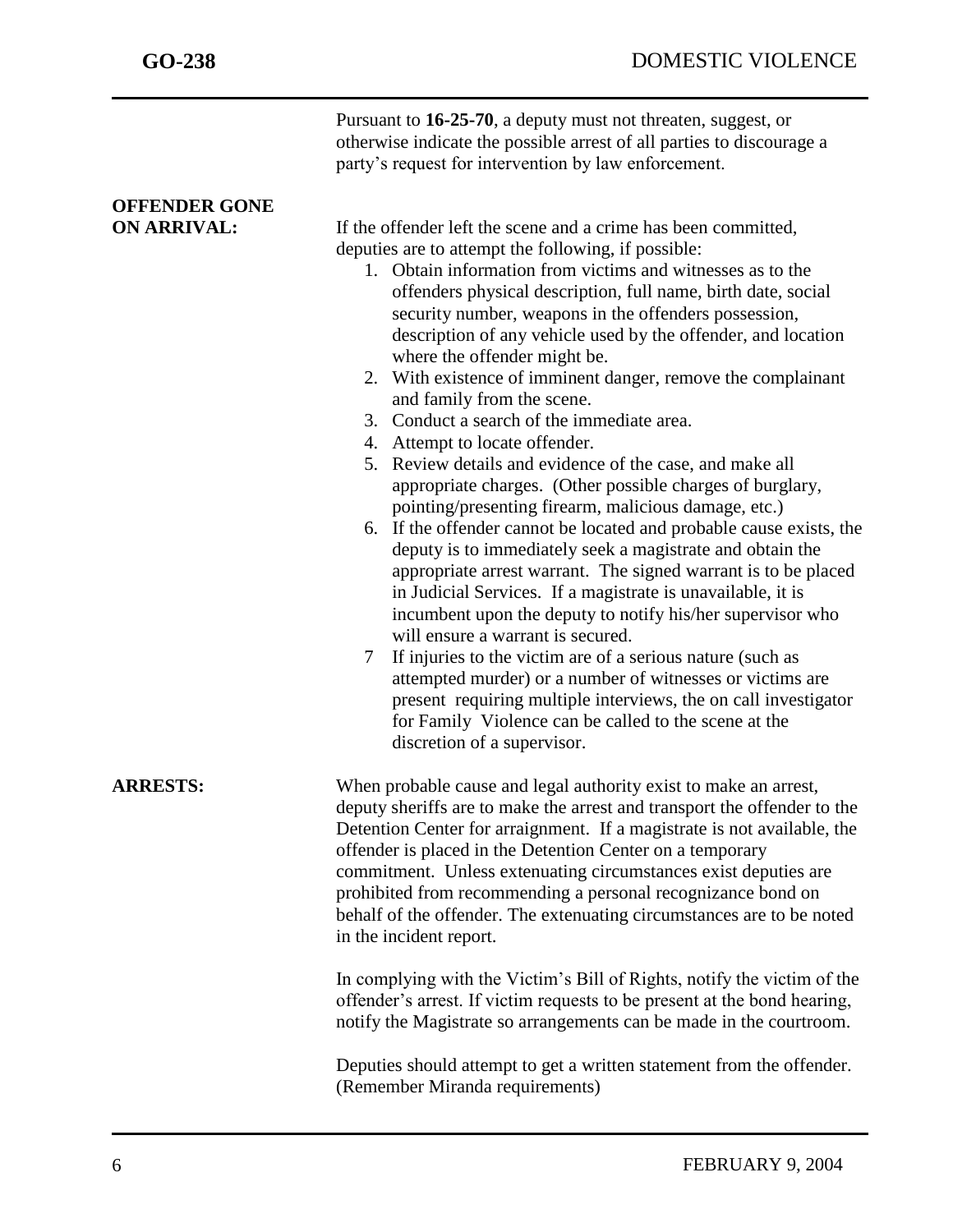Arresting deputies should emphasize to the victim and the offender that the criminal action taken (i.e. the arrest) is being initiated by the State of South Carolina, not the victim.

# **VICTIM ASSISTANCE &**

**CRIME PREVENTION:** Many domestic violence victims feel trapped in violent relationships because they are unaware of the resources available to help them or that domestic violence is a crime. Additionally, the offender may have threatened further violence if the victim attempts to leave or seek assistance. Deputies are therefore required to provide the following assistance to victims, batterers, and where appropriate, the children:

- 1. Whenever possible, all parties should be advised about the criminal nature of family violence, its potential for escalation, and that help is available.
- 2. Secure medical treatment for victims.
- 3. Ensure the safety of children.
- 4. Remain on the scene until satisfied there is no further threat to the victim.
- 5. Remain on the scene to preserve the peace while one of the parties removes necessary personal items such as medicine, change of clothing, change of clothing for the children, etc.
- 6. Provide the victim with referral information for available shelters, (*the phone number, not the address*) legal aid, social assistance, assistance through the Victims Assistance Fund, and support available through the Family Court System.
- 7. If necessary, make arrangements to transport the victim and children to a safe place.

#### **TAPE REQUESTS:** With supervisor approval, the arresting deputy is to request a copy of incoming calls received by the Communications Center regarding incidents charged as Domestic Violence  $1<sup>st</sup>$ ,  $2<sup>nd</sup>$ , or  $3<sup>rd</sup>$  degrees, Domestic Violence of a High and Aggravated Nature and/or Assault and Battery with Attempt to Kill. This does not preclude a deputy from requesting a copy of calls received by the Communications Center on any domestic violence arrest in which the deputy determines the tape may assist in the successful prosecution of the charges.

Requests are made to a communications supervisor on a **Tape Search Request Form** available through the Communications Center. This forms requires a supervisor's approval. Because tapes are only available for 60 days from date of call, requests are to be made as soon as possible.

### **COMMUNICATIONS CENTER**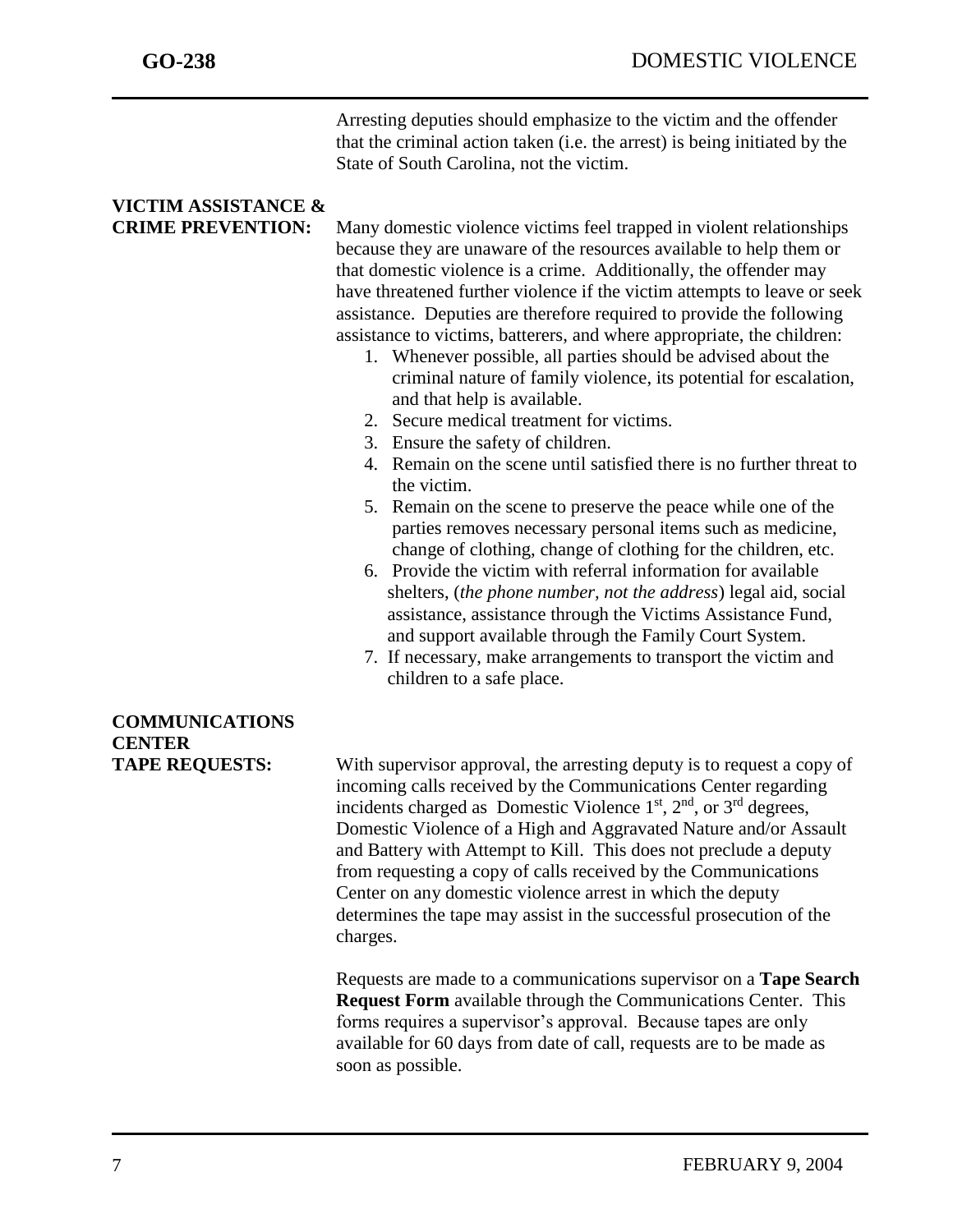| A Communications Center supervisor will copy the tape and notify       |  |  |
|------------------------------------------------------------------------|--|--|
| the requesting deputy when the tape is ready. When retrieving the      |  |  |
| tape, the deputy is to have the Communications supervisor that copied  |  |  |
| the tape sign a property sheet to maintain chain of custody. This copy |  |  |
| will be marked as the "original copy" and will be placed in P&E.       |  |  |
| This tape will be marked with the case number and signed by the        |  |  |
| person pulling the tape.                                               |  |  |

Tapes stored in Property and Evidence are to include the following documentation on the Property and Evidence sheet:

- 1. Identity of the Communications Specialist that answered the telephone call.
- 2. Date and time of the call.
- 3. Identity of the person who made the copy
- 4. A statement indicating the tape is a true and accurate copy of the original call.

## **EMPLOYEE DOMESTIC**

**MISCONDUCT:** Domestic issues involving employees directly affect an employee's work performance. Due to the nature of law enforcement, employee work performance is not only vital to that employee, but to those working with the employee. In more serious cases, domestic issues can result in disruptions at work, workplace safety issues, and events which could compromise the morale of the agency. In extreme cases, the stress of domestic issues could lead to an employee making grave decisions they would not make under normal conditions.

## **DOMESTIC MISCONDUCT**

**DEFINED:** For purposes of this policy, domestic misconduct is defined as *an incident of assault, battery, stalking, intimidation, or other criminal act involving an employee of the Sheriff's Office with a spouse, another household member, a current or former cohabitant, an individual whom the employee has a child in common, or currently or previously involved in an intimate relationship.*

# **REQUIRED**

#### **REPORTING: Whether an employee is a victim or suspect**, a Sheriff's

Office employee is required to report to his or her supervisor:

- 1. Incidents of actual or potential domestic misconduct.
- 2. Service of any type of order of protection or restraining order.
- 3. Contact with law enforcement regarding domestic issues.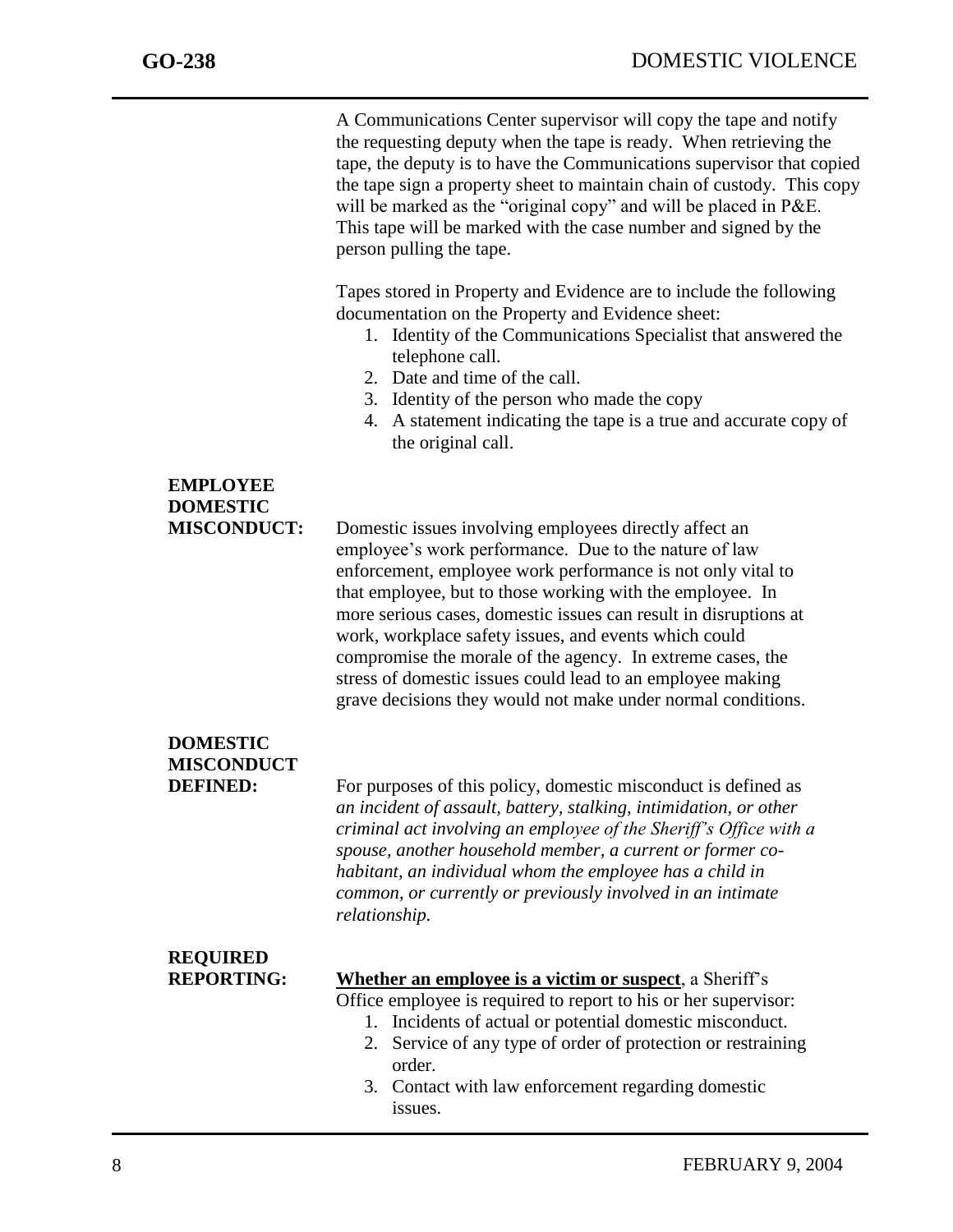**NOTE – Employees are to report any contact with law enforcement outside of their job function. Additionally, employees are required to immediately report any criminal allegations or the imminent arrest of an employee to the Office of Professional Standards.** 

**The Office of Professional Standards will be notified and respond to any allegation of Domestic Misconduct when the suspect is a member of this office.**

**NO CONTACT ORDER:** In certain situations, a supervisor or OPS official may deem it necessary to issue an Administrative No Contact Order; see Appendix A. An Administrative No Contact Order can be used in most circumstances, except those involving married or co-habitating individuals. In these situations, OPS has the latitude to modify the order. Administrative No Contact Orders may be modified to be used in cases other than domestics.

Hobart Lewis, Sheriff